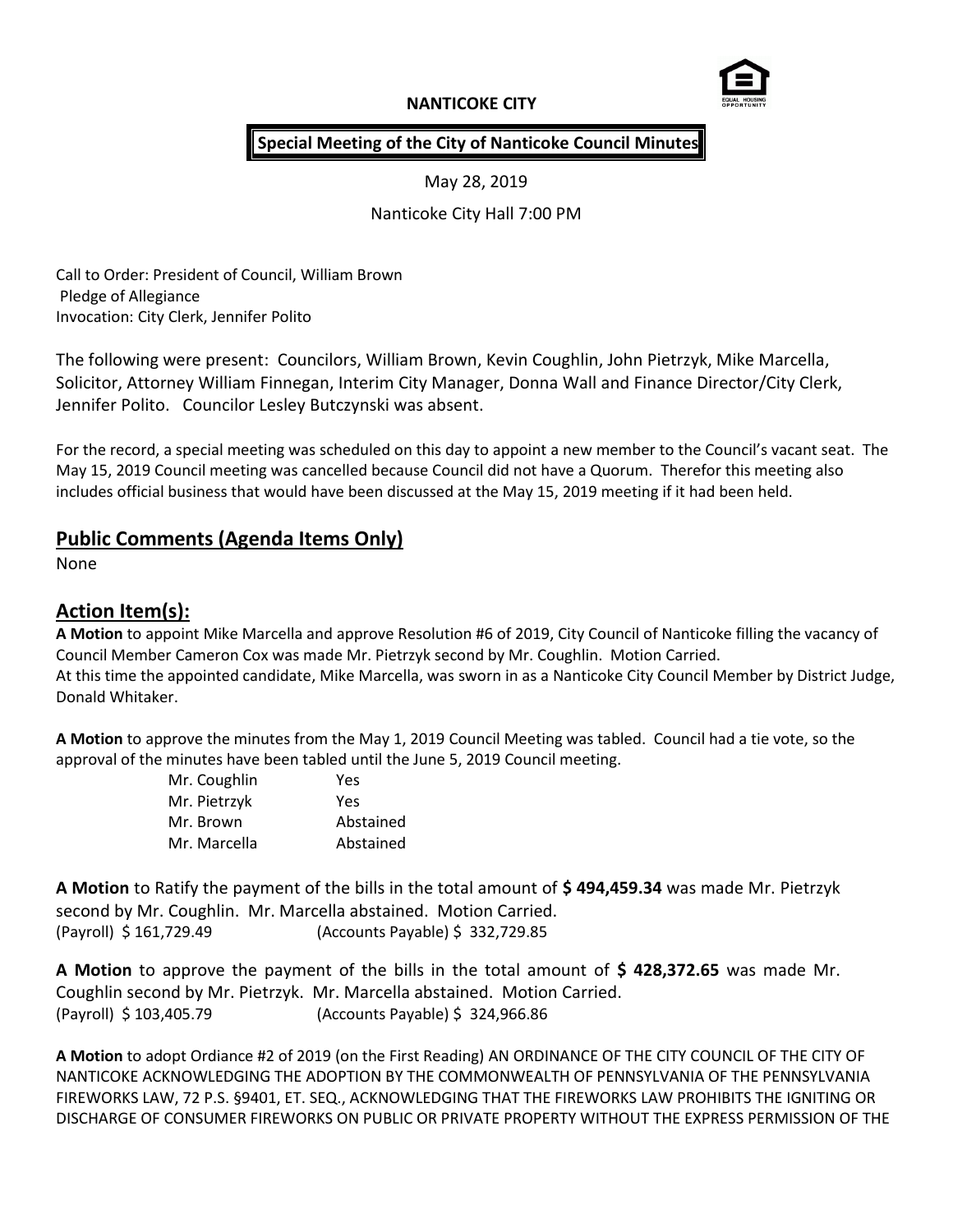OWNER, PROVIDING THAT THE CITY OF NANTICOKE DOES NOT GRANT PERMISSION FOR ANYONE TO IGNITE OR DISCHARGE CONSUMER FIREWORKS ON THE STREETS OR SIDEWALKS OF THE CITY OF NANTICOKE OR PROPERTY OWNED BY THE CITY OF NANTICOKE INCLUDING, WITHOUT LIMITATION, ALL OF THE CITY OWNED PARKS AND PUBLIC BUILDINGS; SETTING PERMIT AND INSURANCE REQUIREMENTS; DIRECTING THAT THE CITY OF NANTICOKE PROVIDE CERTIFIED COPIES OF THE ORDINANCE TO THE MAGISTERIAL DISTRICT JUDGE WITHIN THE CITY; AND PROVIDING FOR THE REPEAL OF INCONSISTENT ORDINANCES; PROVIDING FOR THE SEVERABILITY OF THE ORDINANCE; AND PROVIDING THAT THE ORDINANCE SHALL TAKE EFFECT IN ACCORDANCE WITH THE PROVISIONS OF THE CITY OF NANTICOKE HOME RULE CHARTER was made Mr. Pietrzyk second by Mr. Coughlin. Motion Carried.

# **Administrative Updates-**

Donna Wall had the following updates:

- $\ddot{\phantom{1}}$  The West Main Street Sewer project has been re-advertised and gone out for bid.
- $\ddot{\bullet}$  The Storm Water project in the E. Union Street Alley will begin about 3 weeks.
- $\ddot{\phantom{1}}$  Donna attended a meeting with Luzerne County regarding an anti-littering Campaign including surrounding municipalities to clean up Luzerne County. Mr. Ronald Knapp suggested we post No Littering signs throughout our town. Mr. Mike Stachowiak asked if the City compares the Sewer list against the Refuse list to make sure they are getting all the refuse fees owed to the City. He said he thinks someone in Honey Pot is throwing bags of garbage in the woods to get around paying a refuse fee.

Mayor Nicole Colatosti-Mackiewicz has included her April 2019 Department reports for your review. Jennifer Polito will have the reports available for viewing on the website on Thursday, May 16, 2019.

## **Old Business**

As of May 10, 2019, the estimated Stormwater Fees will cost the City **\$5,643.56** per year. This is an estimated number because some of the bills are still being disbuted by the City. Mr. Brown asked if this includes all proerties and Donna replied yes. President Brown suggested looking into getting rid of some of the City's vacant lots and Donna and Attorney Finnegan replied they they are preparing a list for Council to review.

## **COMMENTS FROM THE PUBLIC –**

**Mr. Stachowiak** thanked the City of getting a total that the City will pay in storm water fees and asked if we found a large number of discrepancies in the bills against the arial maps and Donna replied a few and we are disputing them. Mr. Stachowiak mentioned Property # 42J7NE100-1000 down on lower Broadway that the map clearly says the City owns. He questioned why a business is using City land free of rent. President Brown said there was an agreement with Dallas Nursery that they were permitted to use the land and he asked Donna if that was still them. Donna thought they stopped using the land. President Brown said the City will look into who is on the City's property and report back at a later meeting.

**Mr. Ronald Knapp** said he has been attending the Council meetings for three month now and he has observed how proud the citizens are of the town. He has lived here since 1977 and he has noticed that the sign coming into Nanticoke off the San Souci in in need of replacement. He also thinks we need a sign when you come into Nanticoke on the new extension by LCCC. Mayor Nicoke Colatosti-Mackiewicz replied she has three companies working up prices on signs. One large one for the main entrace off the San Souci and 2 smaller ones for LCCC entrance and the bridge on lower Broadway. Mr. Knapp brought up the pot holes in need of repair on Noble and Ridge Street where the Fire Department navigates their equipment and trucks. These streets need paving to save on the wear of their equipment. He brings up Noble Street because his mom lives on that street. He stated he pays his taxes and fees to the City in a timely basis and would like these streets repaired. Donna replied she will have the DPW department look into filling the wholes. Mr. Joe John asked Council if it is wise to put a new sign on the San Souci entrance coming into town if that is Hanover Twp. property. He asked what would happen if they object after the sign is put up. Donna said Geisinger actually owns that land and the City has numerous agreements with them, they will not object to us putting a new sign there.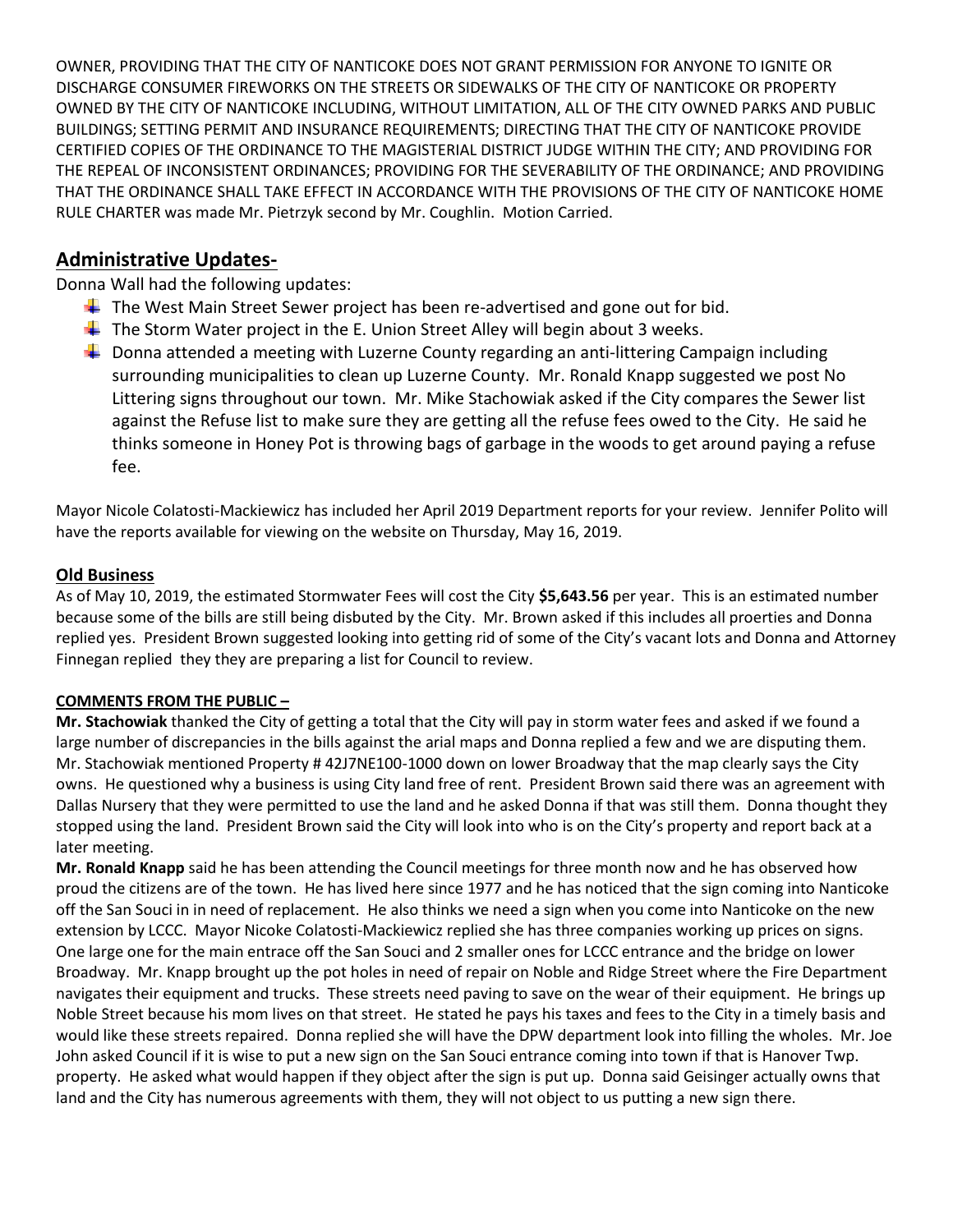**Mr. Hank Marks** stated that by the results of the election that the people have spoken and they are not happy with the way the City has been run by the Officials and they want change. He compared Nanticoke to Pittston who allocates only 40% of their budget to Fire and Police protection. Mr. Marks stated their streetscape is beautiful and did not take over 12 years to complete like Nanticoke. President Brown commented that the past Mayor Richard Wiaterowski wanted to make sure the water and sewer lines were repaired first so the streetscape was done right. Mayor Wiaterowski felt it was a waste of time and money to proceed with the streetscape just to have to rip it up later to address the issues with the sewer and water lines. President Brown said now we can move on and do it right. Mr. Marks said Pittston had a streetscape committee to handle all their issues and keep it moving at the same time and that Nanticoke needs a committee. President Brown said people need to get more involved and come to the meetings. Newport Twp. puts a beautiful newsletter out each month or quarter and he thinks Nanticoke needs to do the same to show what progress the City has made over the past few years. No one recognizes the good things done around the City or thanks the City for the roads that have been paved recently. Mr. Bushko said the City does not get recognition because the meetings are a joke. He says all Council does is read off a paper. Donna Wall replied that the major issue holding the City up is the State wants the City to straighten Walnut Street by Antonio's. We are waiting on the state for a design. She stated it has been a very complicated issue. Mr. Marks replied that Newport's budget is only 1.6 million and they have fulltime police and firemen. Donna repled that Newport's Fire Department is always asking Nanticoke for backup because they are short staffed. Mr. Marks mentions Karen Metta and she does not have her facts straight. Mr. Marks stated he does not hate unions he hates greedy unions and he is a union man collecting a pension so she needs to do her homework before she speaks. He stated she belongs to the teachers union and they are the greediest of them all. Mr. Joe Renko stated that the City needs to have better communication with their Municipal Authority. He asked if they have been forwarding their minutes to the City? Attorney Finnegan stated we have been trying by sending emails and letters to them and they have not complied. Jennifer Polito stated that the first thing the new Mayor did when she got into office was to pick up where Mayor Wiaterowski left off and get all authorities and boards up to date on their reporting. She gave them a deadline and all responded and complied but the Municipal Authority. Jennifer stated they finally sent minutes to her but some are missing and some are not signed. Jennifer stated a tab has beed added to the City Website that says Municipal Authority and if you click on it the minutes for 2018 and 2019 are there but again some are missing. Mr. Stachowiak asked if they are not in compliance with the City can the City hold back their grant funds? Donna stated we do not have their funds. They apply for theirs and we apply for ours, Donna stated. Chief Wall wanted to state that Mr. Marks has made some valid points and the Chief has held down on many police expenses and whoever wants to come in and discuss the police budget, they are more than welcome to come in and sit with him. Mr. Coughlin asked why we are boarding up the Villa if it belongs to the Municipal Authority? Donna Wall said the MA asked if our DPW could do it for them and the City will be reimbursed 100%. Mr. Lou Gianuzzi stated the MA is supposed to meet once a month and they did not meet this month. He stated that the MA says one thing and City Council says aonther. President Brown said he wished we did not even have a municipal authority. Attorney Finnegan asked President Brown to save this discussion for an executive session. Mr. Bushko asked if the City is using the plans for the lighting and shrubs for the streetscape that was prepared back when Holly was here or are they going with a new set of plans. Donna said she is not sure what they are doing at this time. Ms. Patti Shult asked if there is any discplinary actions that can be taken against the MA for not providing the City with minutes from their meetings. Attorney Finnegan says he wil check in the City's Charter. Mr. Knapp asked if a press conference can be held to embarrass them into getting the minutes to the City. Mr. Joe John said the citizens need to get more involved and form committees to get things done. He said John Telencho was asking questions back and forth with the MA and they told him this in not a debate, just for information and for him to stop asking questions.

#### **Correspondence-**

None

**Announcements-**

None